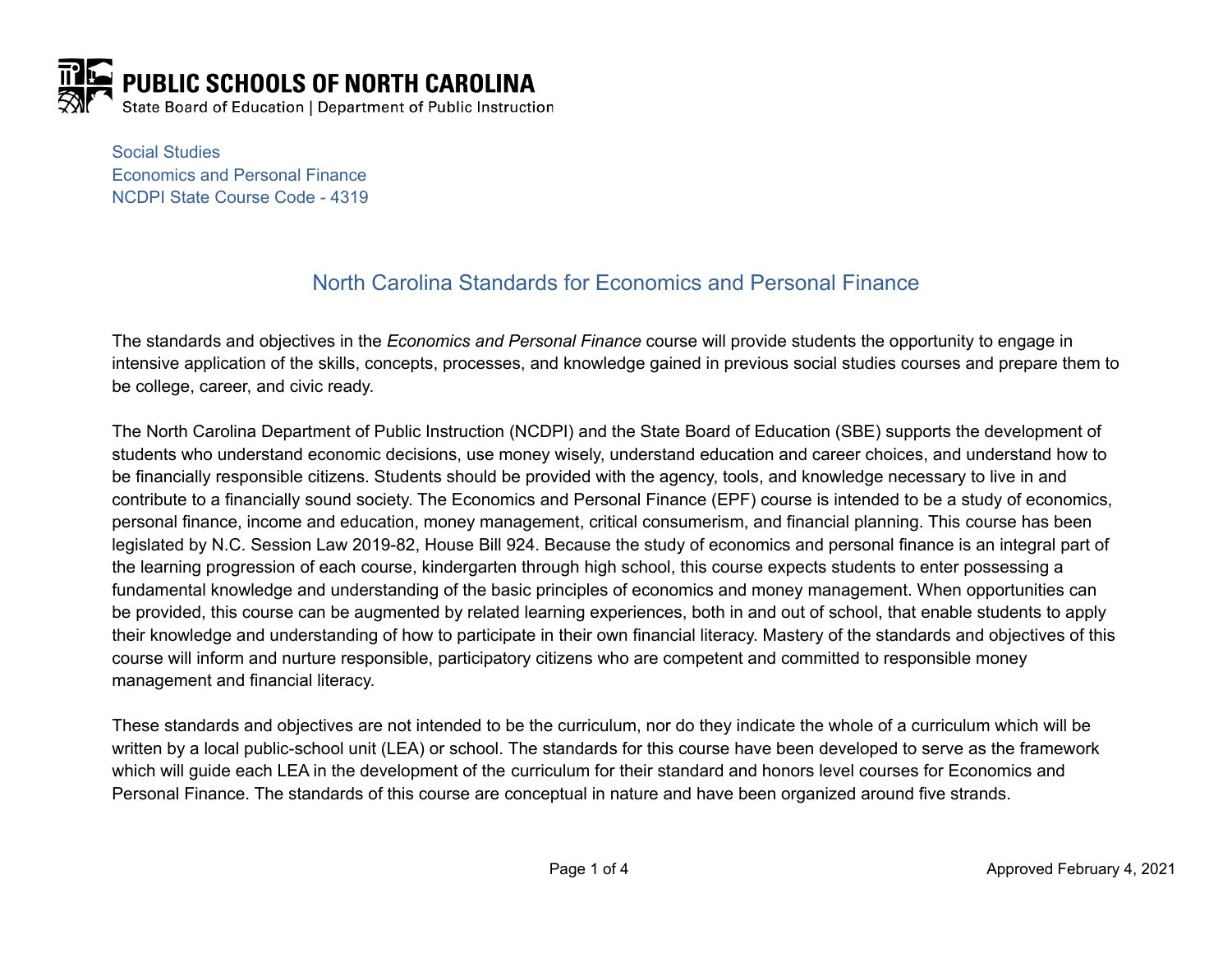## **E-Economics, IE-Income and Education, MCM-Money and Credit Management,**

## **FP-Financial Planning, CC-Critical Consumerism**

| <b>Economics (E)</b>                                                        |                                                                                                                   |  |
|-----------------------------------------------------------------------------|-------------------------------------------------------------------------------------------------------------------|--|
| <b>Standard</b>                                                             | <b>Objectives</b>                                                                                                 |  |
| <b>EPF.E.1 Understand</b>                                                   | EPF.E.1.1 Compare how individuals and governments utilize scarce resources in traditional, command,               |  |
| economies, markets, and                                                     | market, and mixed economies.                                                                                      |  |
| the role economic factors                                                   | EPF.E.1.2 Distinguish market structures in terms of economic characteristics and the roles they play in           |  |
| play in making economic                                                     | decision-making and opportunity costs.                                                                            |  |
| decisions.                                                                  | <b>EPF.E.1.3</b> Explain how supply and demand determine equilibrium price and quantity produced.                 |  |
|                                                                             | EPF.E.1.4 Compare the ways in which incentives and profits influence what is produced and distributed             |  |
|                                                                             | in a market system.                                                                                               |  |
| <b>EPF.E.2 Analyze the role</b>                                             | <b>EPF.E.2.1</b> Summarize basic macroeconomic indicators and how they vary over the course of a business         |  |
| of government and                                                           | cycle.                                                                                                            |  |
| economic institutions in                                                    | EPF.E.2.2 Summarize basic microeconomic indicators and how they vary over the course of a business                |  |
| developing and                                                              | cycle.                                                                                                            |  |
| implementing economic                                                       | EPF.E.2.3 Explain how fiscal policy and monetary policy influence overall levels of employment, interest          |  |
| stabilization policies in the                                               | rates, production, price level, and economic growth.                                                              |  |
| U.S.                                                                        | EPF.E.2.4 Differentiate organizations in terms of their roles and functions in the United States economy.         |  |
| <b>EPF.E.3 Understand the</b><br>role of government in a<br>market economy. | <b>EPF.E.3.1</b> Identify the role the government plays in providing a legal structure to protect property rights |  |
|                                                                             | and enforce contracts.                                                                                            |  |
|                                                                             | <b>EPF.E.3.2</b> Explain how government regulation impacts market activity.                                       |  |
|                                                                             | EPF.E.3.3 Explain how taxes and fees fund government goods and services.                                          |  |
| <b>EPF.E.4 Understand</b>                                                   | <b>EPF.E.4.1</b> Explain the impact of trade on the interdependence between nations.                              |  |
| factors of economic                                                         | <b>EPF.E.4.2</b> Explain how North Carolina contributes to and benefits from the United States and world          |  |
| interdependence and their                                                   | economies.                                                                                                        |  |
| impact on nations.                                                          |                                                                                                                   |  |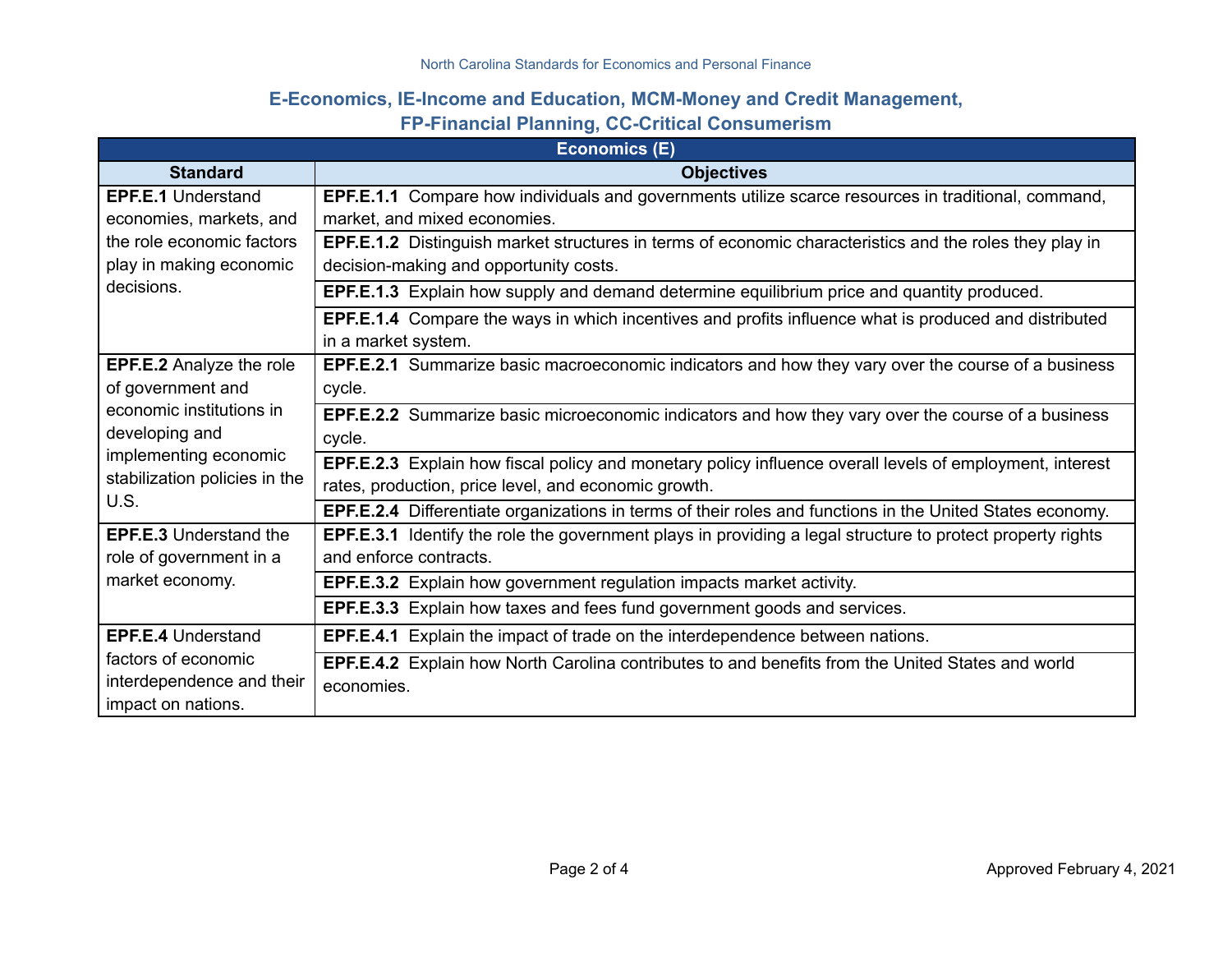## **E-Economics, IE-Income and Education, MCM-Money and Credit Management,**

#### **FP-Financial Planning, CC-Critical Consumerism**

| <b>Income and Education (IE)</b>                                                                            |                                                                                                                 |  |
|-------------------------------------------------------------------------------------------------------------|-----------------------------------------------------------------------------------------------------------------|--|
| <b>Standard</b>                                                                                             | <b>Objectives</b>                                                                                               |  |
| <b>EPF.IE.1 Analyze the</b><br>relationship between<br>education, income, career,<br>and desired lifestyle. | <b>EPF.IE.1.1</b> Explain how education, income, career, and life choices impact an individual's financial plan |  |
|                                                                                                             | and goals.                                                                                                      |  |
|                                                                                                             | <b>EPF.IE.1.2</b> Differentiate career and education options after high school in terms of desired lifestyle.   |  |
|                                                                                                             | <b>EPF.IE.1.3</b> Identify the costs of postsecondary education and the potential increase in income from a     |  |
|                                                                                                             | career of choice.                                                                                               |  |
|                                                                                                             | EPF.IE.1.4 Compare strategies which can minimize the costs of postsecondary education.                          |  |
|                                                                                                             | <b>EPF.IE.1.5</b> Summarize various types of income.                                                            |  |
| <b>EPF.IE.2</b> Understand the<br>purpose and function of<br>taxes and the impact on<br>income.             | EPF.IE.2.1 Explain how payroll deductions modify an employee's disposable income.                               |  |
|                                                                                                             | <b>EPF.IE.2.2</b> Identify the types and purposes of local, state, and federal taxes and the way each is levied |  |
|                                                                                                             | and used.                                                                                                       |  |
|                                                                                                             | EPF.IE.2.3 Implement appropriate computations and procedures to prepare a federal or state tax form.            |  |

# **E-Economics, IE-Income and Education, MCM-Money and Credit Management,**

**FP-Financial Planning, CC-Critical Consumerism**

| <b>Money and Credit Management (MCM)</b>                |                                                                                                                                                                                |  |
|---------------------------------------------------------|--------------------------------------------------------------------------------------------------------------------------------------------------------------------------------|--|
| <b>Standard</b>                                         | <b>Objectives</b>                                                                                                                                                              |  |
| <b>EPF.MCM.1 Understand</b>                             | <b>EPF.MCM.1.1</b> Explain how fiscally responsible individuals create and manage a spending plan.                                                                             |  |
| money management skills                                 | <b>EPF.MCM.1.2</b> Critique income and spending plans in terms of age, individual needs, and available                                                                         |  |
| and strategies.                                         | resources.                                                                                                                                                                     |  |
|                                                         | <b>EPF.MCM.1.3</b> Compare the costs and benefits of renting, leasing, or owning.                                                                                              |  |
|                                                         | <b>EPF.MCM.1.4</b> Compare various types of mortgages.                                                                                                                         |  |
| <b>EPF.MCM.2 Understand</b>                             | <b>EPF.MCM.2.1</b> Design a plan that uses the services of various financial institutions to meet financial goals.                                                             |  |
| the purposes and services<br>of financial institutions. | <b>EPF.MCM.2.2</b> Explain how interest and fees impact spending, debt, and savings.                                                                                           |  |
|                                                         | EPF.MCM.2.3 Compare costs and benefits of cash, debit, payment applications, and credit card<br>transactions in terms of interest rates, fees, penalties, costs, and benefits. |  |